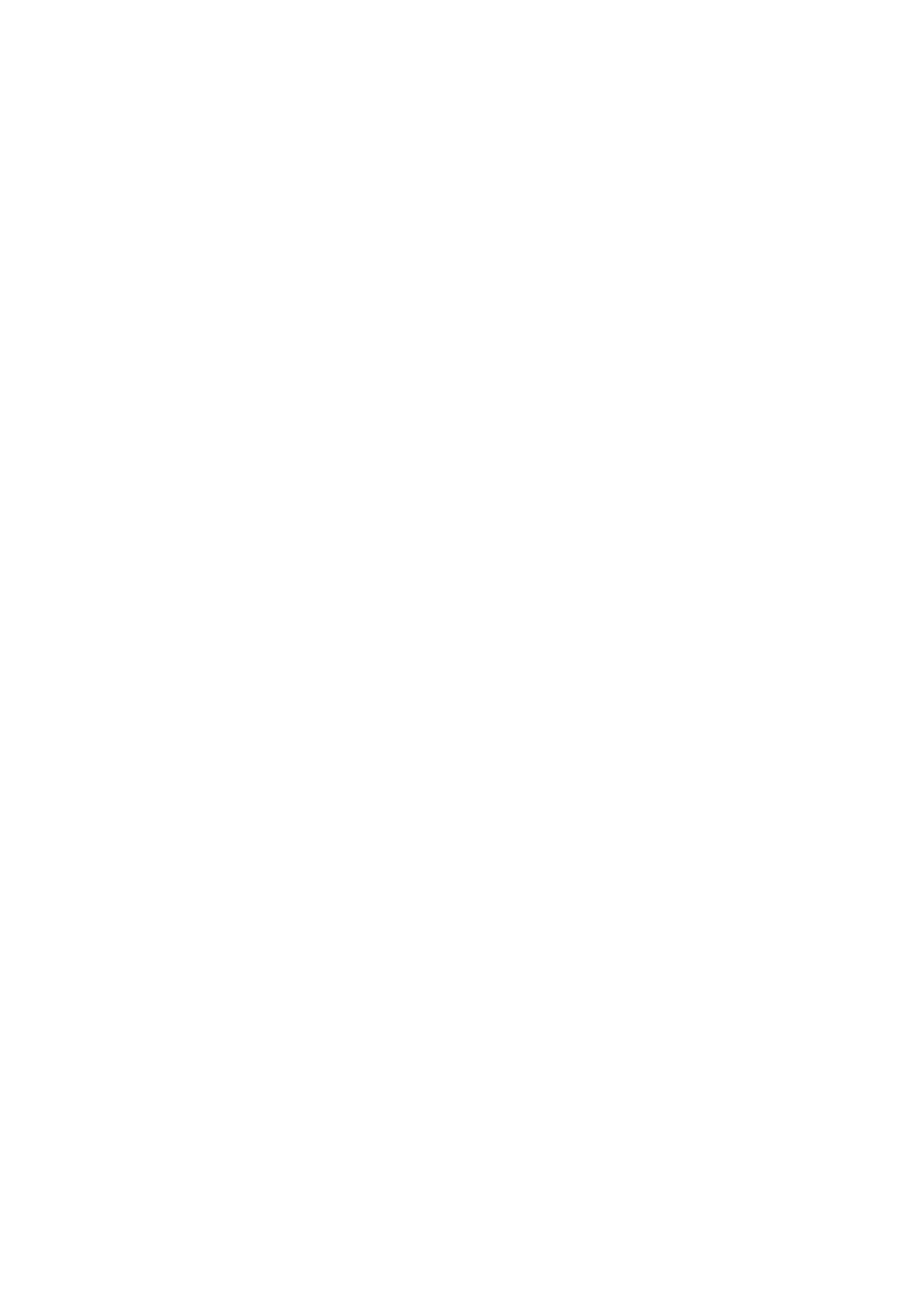## **Table of Contents**

| I. |     |  |  |
|----|-----|--|--|
| Π. |     |  |  |
| Ш. |     |  |  |
| 1. |     |  |  |
|    | 1.1 |  |  |
| 2. |     |  |  |
|    | 2.1 |  |  |
| 3. |     |  |  |
|    | 3.1 |  |  |
| 4. |     |  |  |
|    | 4.1 |  |  |
|    | 4.2 |  |  |
|    | 4.3 |  |  |
|    | 4.4 |  |  |
|    | 4.5 |  |  |
|    | 4.6 |  |  |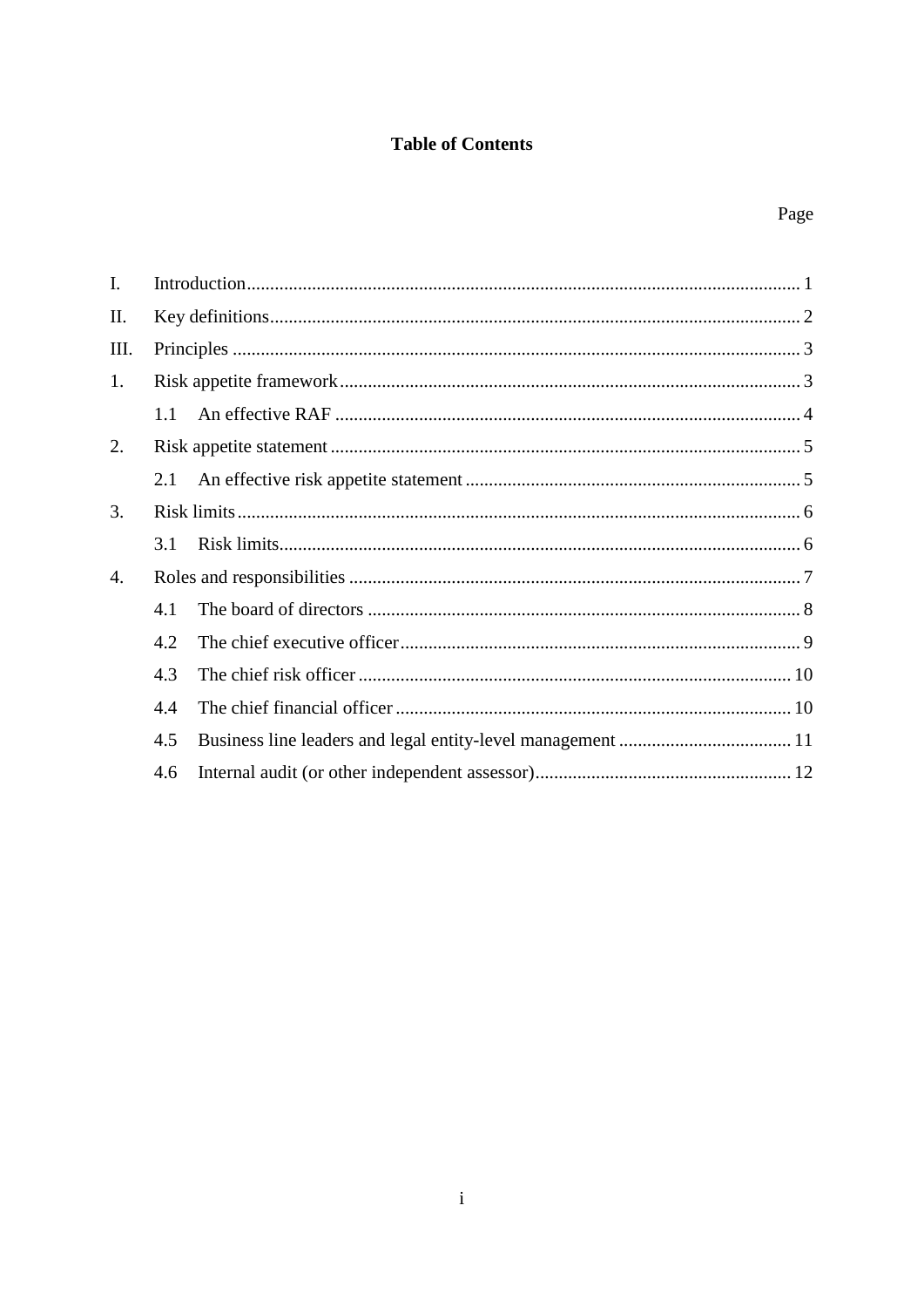# **I. Introduction**

<span id="page-3-0"></span>Increasing the intensity and effectiveness of supervision is a key component of the Financial Stability Board's (FSB's) framework, endorsed by G20 Leaders, to reduce the moral hazard of systemically important financial institutions (SIFIs). As such, supervisory expectations for risk management particularly at SIFIs are increasing. The October 2011 FSB progress report<sup>1</sup> on enhanced supervision noted that effective risk appetite frameworks (RAFs) that are actionable and measurable by both financial institutions and supervisors have not yet been widely adopted. It concluded that the development of an effective RAF is important for financial institutions and supervisors, and needs attention by both. The report recommended that supervisors discuss expectations for what a "good" risk appetite framework entails and how to supervise against these expectations.

In light of these findings, the FSB launched a peer review on risk governance which was published in February 2013.<sup>2</sup> Based on the findings of the review five recommendations were set out, one of which asked the FSB to develop, in collaboration with relevant standard setters, guidance on the key elements contained in an effective RAF. The report also recommended the FSB to establish common definitions for terms used in RAFs to facilitate communication between supervisors and financial institutions, as well as within financial institutions (see Section II).

The FSB Principles set out key elements for: (i) an effective risk appetite framework, (ii) an effective risk appetite statement, (iii) risk limits, and (iv) defining the roles and responsibilities of the board of directors and senior management (see Section III). The Principles aim to enhance the supervision of SIFIs but are also relevant for the supervision of financial institutions and groups more generally, including insurers, securities firms and other non-bank financial institutions. For non-SIFIs, supervisors and financial institutions may apply the Principles proportionately so that the RAF is appropriate to the nature, scope and complexity of the activities of the financial institution.

An appropriate RAF should enable risk capacity, risk appetite, risk limits, and risk profile to be considered for business lines and legal entities as relevant, and within the group context. Subsidiaries of groups, in particular of SIFIs, should have a risk appetite statement that is consistent with the institution-wide RAF and risk appetite. The elements of the RAF should be applied at the business line and legal entity levels in a manner that is proportionate to the size of the exposures, complexity and materiality of the risks. Materiality should be determined by financial institutions, and discussed with supervisors, in accordance with their internal assessments of risk appetite, risk capacity and risk profile, having regard to capital, liquidity and earnings at the entity level.

The FSB Principles are high level to allow financial institutions to develop an effective RAF that is institution-specific and reflects its business model and organisation, as well as to enable financial institutions to adapt to the changing economic and regulatory environment in order to manage new types of risk. Establishing an effective RAF helps to reinforce a strong risk culture at financial institutions, which in turn is critical to sound risk management. A sound risk culture will provide an environment that is conducive to ensuring that emerging risks that will have material impact on an

<sup>1</sup> [http://www.financialstabilityboard.org/publications/r\\_111104ee.pdf.](http://www.financialstabilityboard.org/publications/r_111104ee.pdf)

<sup>2</sup> [http://www.financialstabilityboard.org/publications/r\\_130212.pdf.](http://www.financialstabilityboard.org/publications/r_130212.pdf)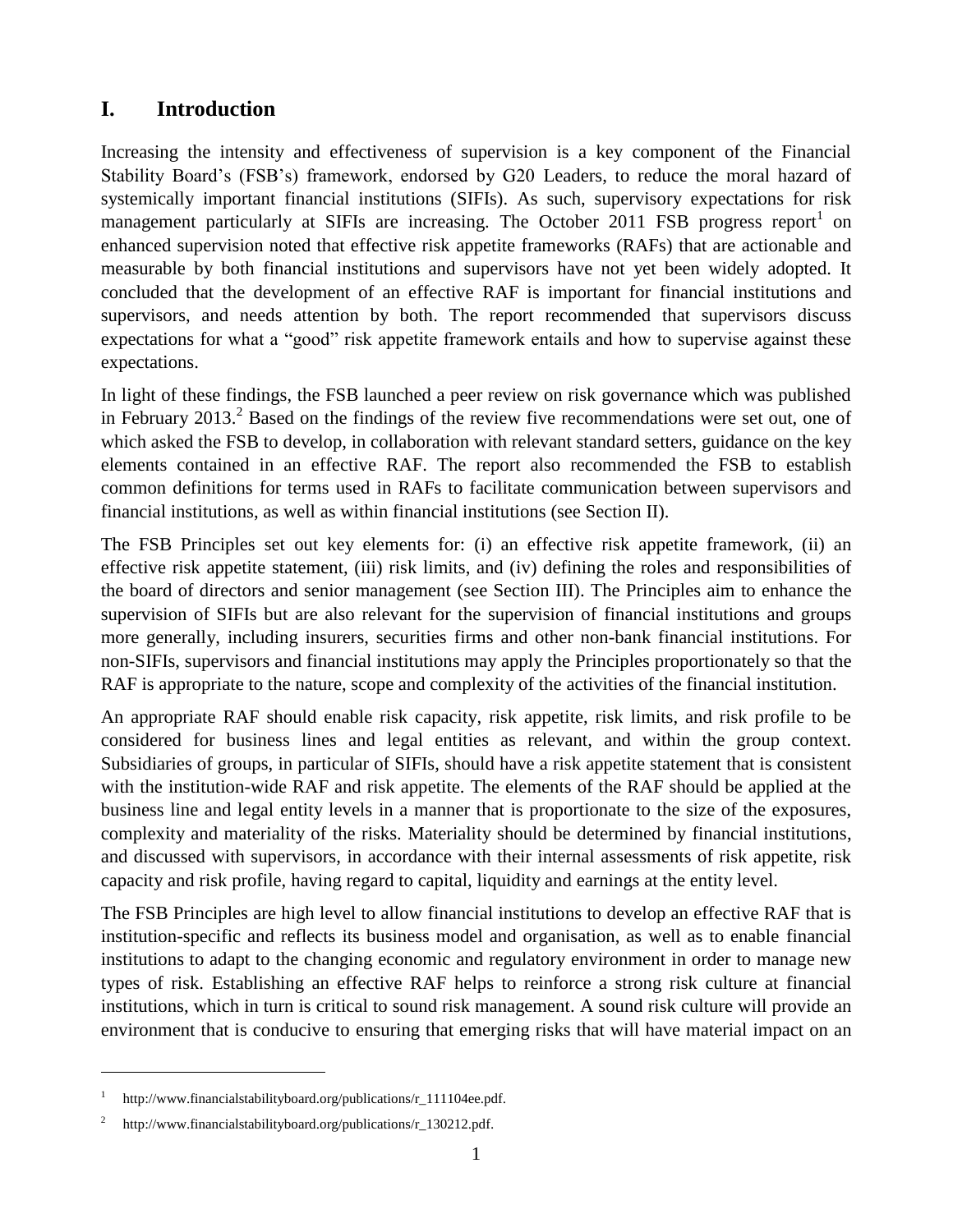institution, and any risk-taking activities beyond the institution's risk appetite, are recognised, escalated, and addressed in a timely manner.

Supervisors should take steps to ensure financial institutions, in particular SIFIs, meet these Principles, and should regularly discuss with financial institutions any changes to its RAF, breaches in risk limits, significant deviations from the approved risk appetite statement, as well as any material risks that the RAF does not adequately address. In the case of international groups, the RAF should be routinely discussed and assessed by supervisors, including at supervisory colleges.

# **II. Key definitions**

<span id="page-4-0"></span>Definitions for key terms used in RAFs often differ across jurisdictions and even within financial institutions. The term 'risk appetite framework' and its single elements may have different meanings throughout the industry. For the purposes of these Principles, the following definitions are used which aim to establish a common nomenclature for supervisors and financial institutions to facilitate discussions on risk appetite.

- **Risk appetite framework:** The overall approach, including policies, processes, controls, and systems through which risk appetite is established, communicated, and monitored. It includes a risk appetite statement, risk limits, and an outline of the roles and responsibilities of those overseeing the implementation and monitoring of the RAF. The RAF should consider material risks to the financial institution, as well as to the institution's reputation vis-à-vis policyholders, depositors, investors and customers. The RAF aligns with the institution's strategy.
- **Risk appetite statement:** The articulation in written form of the aggregate level and types of risk that a financial institution is willing to accept, or to avoid, in order to achieve its business objectives. It includes qualitative statements as well as quantitative measures expressed relative to earnings, capital, risk measures, liquidity and other relevant measures as appropriate. It should also address more difficult to quantify risks such as reputation and conduct risks as well as money laundering and unethical practices.
- **Risk capacity:** The maximum level of risk the financial institution can assume given its current level of resources before breaching constraints determined by regulatory capital and liquidity needs, the operational environment (e.g. technical infrastructure, risk management capabilities, expertise) and obligations, also from a conduct perspective, to depositors, policyholders, shareholders, fixed income investors, as well as other customers and stakeholders.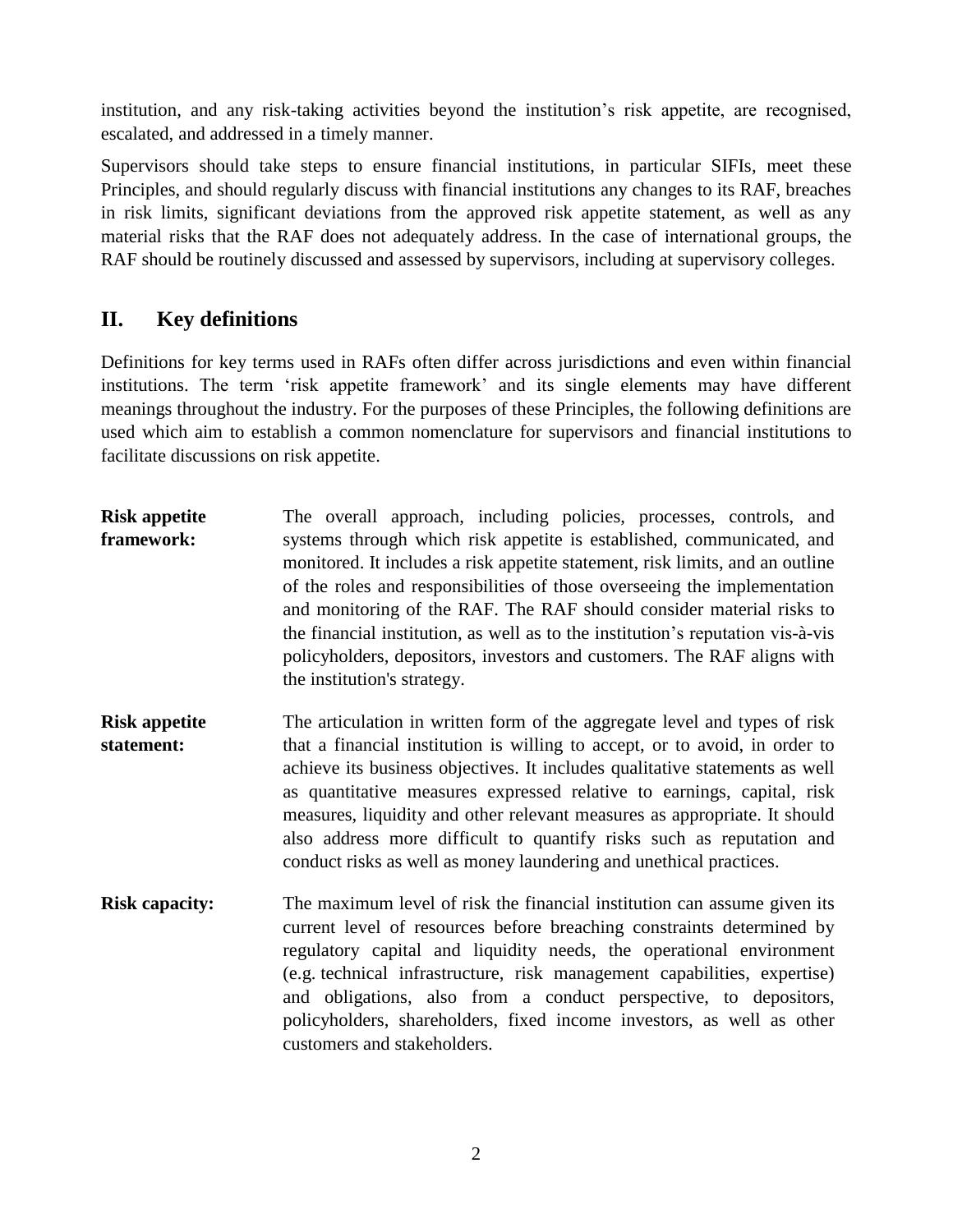- **Risk appetite:<sup>3</sup>** The aggregate level and types of risk a financial institution is willing to assume within its risk capacity to achieve its strategic objectives and business plan.
- **Risk limits:** Quantitative measures based on forward looking assumptions that allocate the financial institution's aggregate risk appetite statement (e.g. measure of loss or negative events) to business lines, legal entities as relevant, specific risk categories, concentrations, and as appropriate, other levels.
- **Risk profile:** Point in time assessment of the financial institution's gross and, as appropriate, net risk exposures (after taking into account mitigants) aggregated within and across each relevant risk category based on forward looking assumptions.

## **III. Principles**

 $\overline{a}$ 

## <span id="page-5-0"></span>**1. Risk appetite framework**

<span id="page-5-1"></span>The development and establishment of an effective RAF is an iterative and evolutionary process that requires ongoing dialogue throughout the financial institution to attain buy-in across the organisation. The RAF sets the financial institution's risk profile and forms part of the process of development and implementation of the institution's strategy and determination of the risks undertaken in relation to the institution's risk capacity. For the purpose of these Principles, the RAF does not include the processes to establish the strategy, develop the business plan, and the models and systems to measure and aggregate risks.<sup>4</sup> The RAF should be aligned with the business plan, strategy development, capital planning and compensation schemes of the financial institution. An effective RAF should provide a common framework and comparable measures across the financial institution for senior management and the board to communicate, understand, and assess the types and level of risk that they are willing to accept. It explicitly defines the boundaries within which management is expected to operate when pursuing the institution's business strategy. Financial institutions that implement a RAF most effectively are those that incorporate the framework into the decision-making process and into the institution-wide risk management framework, and communicate and promote the framework throughout the organisation, starting from the top. Financial institutions and supervisors should check that the 'top down' risk appetite is consistent

<sup>3</sup> The terms "risk appetite", "risk tolerance", and "risk limits" can be used by authors with slightly different meanings; however, for clarity and simplicity, the FSB uses only the terms risk appetite and risk limits.

<sup>4</sup> Further guidance on these topics is available, for example, in the Basel Committee's *Principles for Sound Liquidity Risk Management and Supervision* (2008, available at [http://www.bis.org/publ/bcbs144.htm\)](http://www.bis.org/publ/bcbs144.htm) or *Principles for Effective Risk Data Aggregation and Risk Reporting* (2013, available at [http://www.bis.org/publ/bcbs239.htm\)](http://www.bis.org/publ/bcbs239.htm).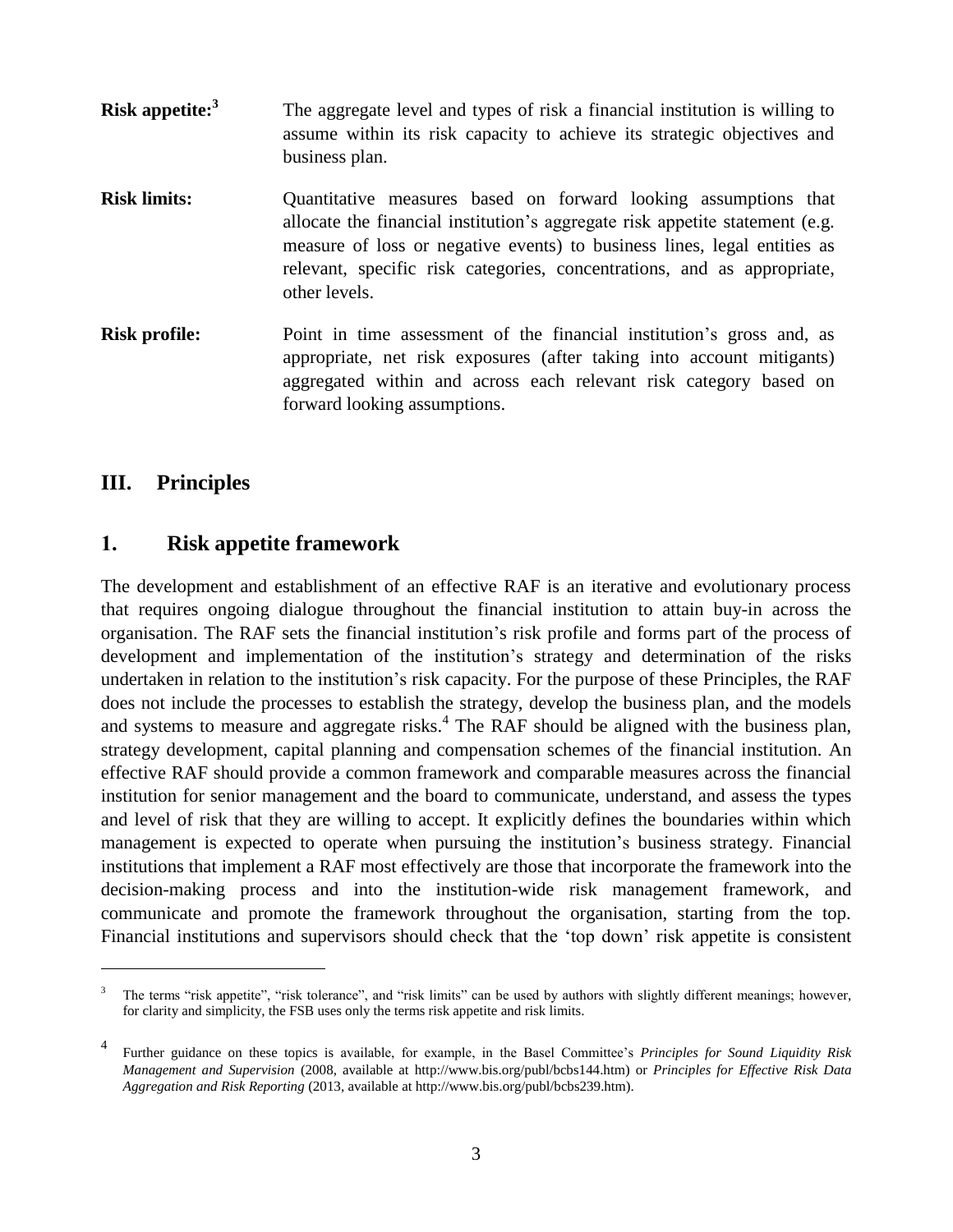with the 'bottom up' perspective through, for example, employee surveys, independent reviews, and internal reporting.

The assessment of a financial institution's consolidated risk profile against its risk appetite should also be an ongoing and iterative process. Implementing an effective RAF requires an appropriate combination of policies, processes, controls, systems and procedures to accomplish a set of objectives. The RAF should enable risk capacity, risk appetite, risk limits, and risk profile to be considered for business lines and legal entities as relevant, and within the group context, taking also into account relationships across legal entities (e.g. in the case of risk pooling or other interconnections). <sup>5</sup> As such, an effective and efficient RAF should be closely linked to the development of information technology (IT) and management information systems (MIS) in financial institutions.<sup>6</sup>

Supervisors should be flexible and apply their skills, experience and knowledge of the financial institution in assessing the adequacy of the RAF. Supervisors can assess the quality of a particular RAF by, for example, discussing with the board and senior management how the financial institution's business strategy is related to the RAF, as well as how the risk appetite had an impact on the institution's decisions. This includes reviewing other material, such as strategy and planning documents and board reports, in the context of how the board determines, implements, and monitors its risk appetite so as to ensure that risk-taking is aligned with the board-approved risk appetite statement.

### <span id="page-6-0"></span>**1.1 An effective RAF should:**

- a) establish a process for communicating the RAF across and within the financial institution as well as sharing non-confidential information to external stakeholders (e.g. shareholders, depositors, fixed income investors);
- b) be driven by both top-down board leadership and bottom-up involvement of management at all levels, and embedded and understood across the financial institution;
- c) facilitate embedding risk appetite into the financial institution's risk culture;
- d) evaluate opportunities for appropriate risk taking and act as a defence against excessive risk-taking;
- e) allow for the risk appetite statement to be used as a tool to promote robust discussions on risk and as a basis upon which the board, risk management and internal audit functions can effectively and credibly debate and challenge management recommendations and decisions;
- f) be adaptable to changing business and market conditions so that, subject to approval by senior management and the board as appropriate, opportunities that

<sup>&</sup>lt;sup>5</sup> Materiality should be determined by financial institutions in accordance with their internal assessment of risk appetite, risk capacity and risk profile, having regard to capital, liquidity and earnings at the entity level.

<sup>6</sup> Implementation of the *[BCBS Principles for Effective Risk Data Aggregation and Risk Reporting](http://www.bis.org/publ/bcbs239.pdf)* will facilitate institutions' ability to identify, measure, aggregate and report on risks at the institution-wide, business line, legal entity and risk category levels.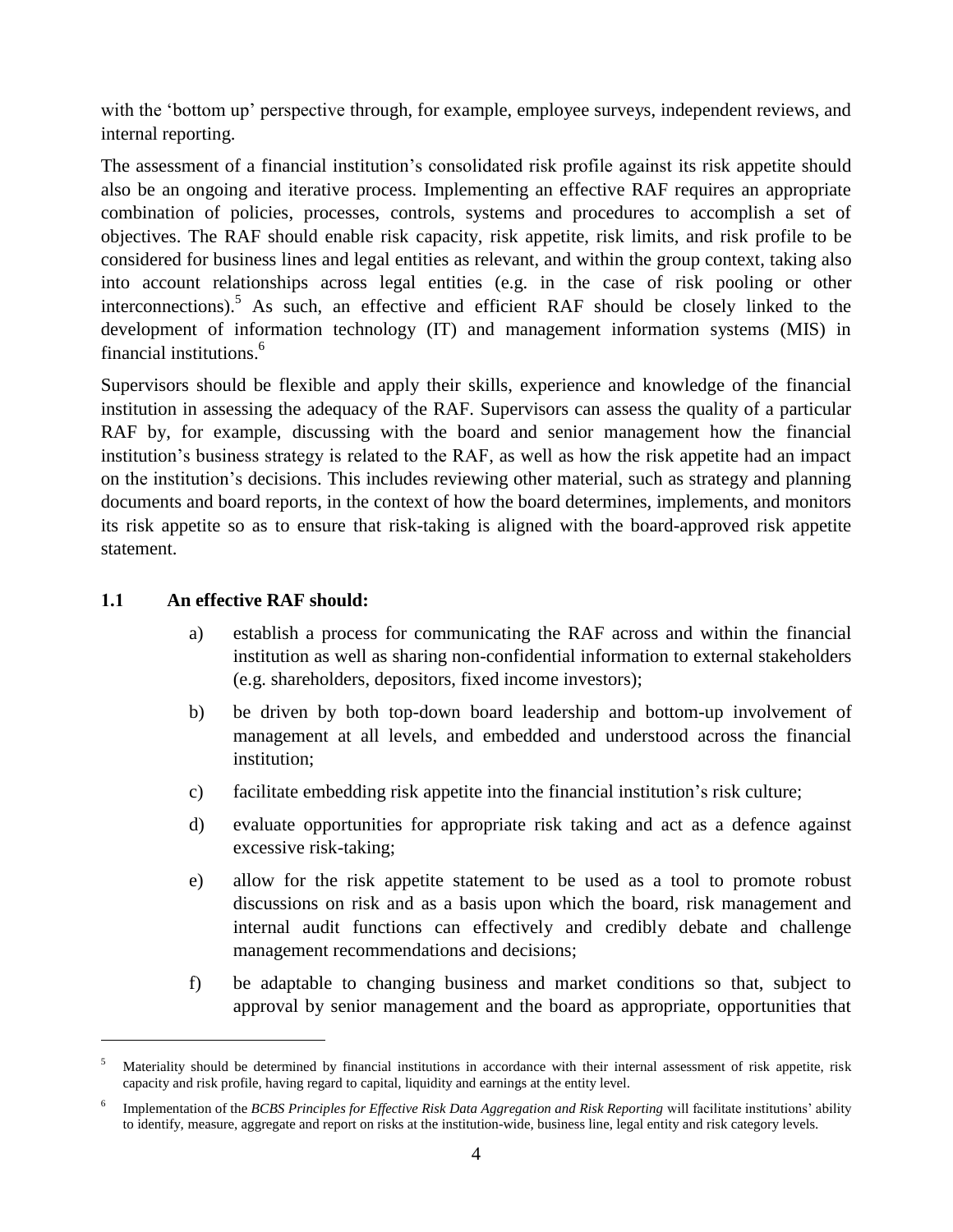require an increase in the risk limit of a business line or legal entity could be met while remaining within the agreed institution-wide risk appetite;<sup>7</sup>

- g) cover activities, operations and systems of the financial institution that fall within its risk landscape but are outside its direct control, including subsidiaries and third party outsourcing suppliers; and
- h) be consistent with the principles in this document.

# **2. Risk appetite statement**

<span id="page-7-0"></span>The risk appetite statement should be easy to communicate and therefore easy for all stakeholders to understand. It should be directly linked to the financial institution's strategy, address the institution's material risks under both normal and stressed market and macroeconomic conditions<sup>8</sup>, and set clear boundaries and expectations by establishing quantitative limits and qualitative statements. It should establish quantitative measures of loss or negative outcomes that can be aggregated and disaggregated. These measures may be expressed in terms of earnings, capital, liquidity-at-risk, or other appropriate metrics (e.g. growth, volatility). Qualitative statements should complement quantitative measures; set the overall tone for the financial institution's approach to risk taking; articulate clearly the motivations for taking on or avoiding certain types of risks, products, country/regional exposures, or other categories. Setting the institution-wide risk appetite is the first step; the aggregate risk appetite should be allocated to the financial institution's business lines, legal entities as relevant, and other levels as appropriate, in alignment with the institution's strategic and business plans. This entails judgement and necessitates input from bottom-up as well as top-down.

Some better examples of risk appetite statements include a summary statement that is easy for all stakeholders to understand and addresses the levels and types of risk the financial institution is willing to accept to achieve its business objectives. Risk appetite may not necessarily be expressed in a single document; however, the way it is expressed and the manner in which multiple documents form a "coherent whole" need to be carefully reviewed to ensure that the board obtains a holistic, but compact and easy to absorb, view of the financial institution's risk appetite.

## <span id="page-7-1"></span>**2.1 An effective risk appetite statement should:**

- a) include key background information and assumptions that informed the financial institution's strategic and business plans at the time they were approved;
- b) be linked to the institution's short- and long-term strategic, capital and financial plans, as well as compensation programs;

<sup>7</sup> This could be met, for example, by increasing the institution's risk capacity, reducing risk within another business line or legal entity, or allocating an excess in risk limit from another business line or legal entity.

<sup>8</sup> For example, a stress scenario for liquidity measures could include the ability to meet expected cash outflows due to a financial institution-specific liquidity event that includes loss of access to all unsecured funding markets for up to 12 months (see the BCBS *Monitoring Tools for Intraday Liquidity Management*, available at: [http://www.bis.org/publ/bcbs248.pdf\)](http://www.bis.org/publ/bcbs248.pdf).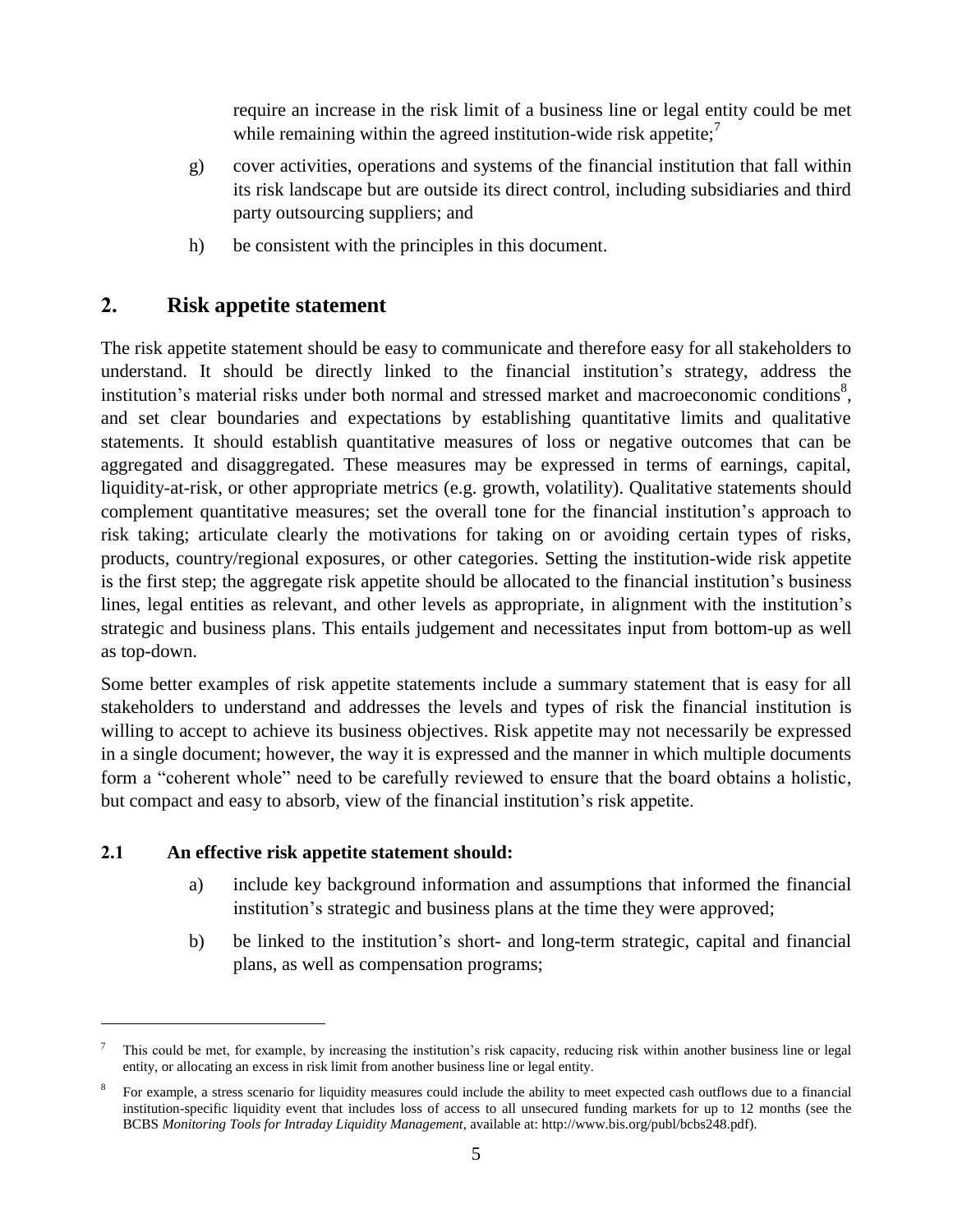- c) establish the amount of risk the financial institution is prepared to accept in pursuit of its strategic objectives and business plan, taking into account the interests of its customers (e.g. depositors, policyholders) and the fiduciary duty to shareholders, as well as capital and other regulatory requirements;
- d) determine for each material risk and overall the maximum level of risk that the financial institution is willing to operate within, based on its overall risk appetite, risk capacity, and risk profile;
- e) include quantitative measures that can be translated into risk limits applicable to business lines and legal entities as relevant, and at group level, which in turn can be aggregated and disaggregated to enable measurement of the risk profile against risk appetite and risk capacity;
- f) include qualitative statements that articulate clearly the motivations for taking on or avoiding certain types of risk, including for reputational and other conduct risks across retail and wholesale markets, and establish some form of boundaries or indicators (e.g. non-quantitative measures) to enable monitoring of these risks;
- g) ensure that the strategy and risk limits of each business line and legal entity, as relevant, align with the institution-wide risk appetite statement as appropriate; and
- h) be forward looking and, where applicable, subject to scenario and stress testing to ensure that the financial institution understands what events might push the financial institution outside its risk appetite and/or risk capacity.

# **3. Risk limits**

<span id="page-8-0"></span>For the purposes of risk appetite, risk limits are the allocation of the financial institutions' aggregate risk appetite statement to business line, legal entity levels, specific risk categories, concentrations, and as appropriate, other levels. In order to facilitate effective monitoring and reporting the risk limits should be specific and sensitive to the shape of actual portfolios, measurable  $9^9$ , frequencybased, reportable, and based on forward looking assumptions. Having risk limits that are measurable can prevent a financial institution from unknowingly exceeding its risk capacity as market conditions change and be an effective defence against excessive risk-taking. In setting risk limits, financial institutions need to consider the interaction between risks within and across business lines, and their correlated or compounding impact on exposures and outcomes. As such, stress testing should occur at the institution-wide level as well as for legal entities and specific risks. The number of chosen limits should balance the trade-off between comprehensiveness, and the monitoring costs and effectiveness.

### **3.1 Risk limits should:**

<span id="page-8-1"></span> $\overline{a}$ 

a) be set at a level to constrain risk-taking within risk appetite, taking into account the interests of customers (e.g. depositors, policyholders) and shareholders as well

<sup>9</sup> For non-quantifiable risks (e.g. reputation risk), risk limits should be measurable even through qualitative assessments.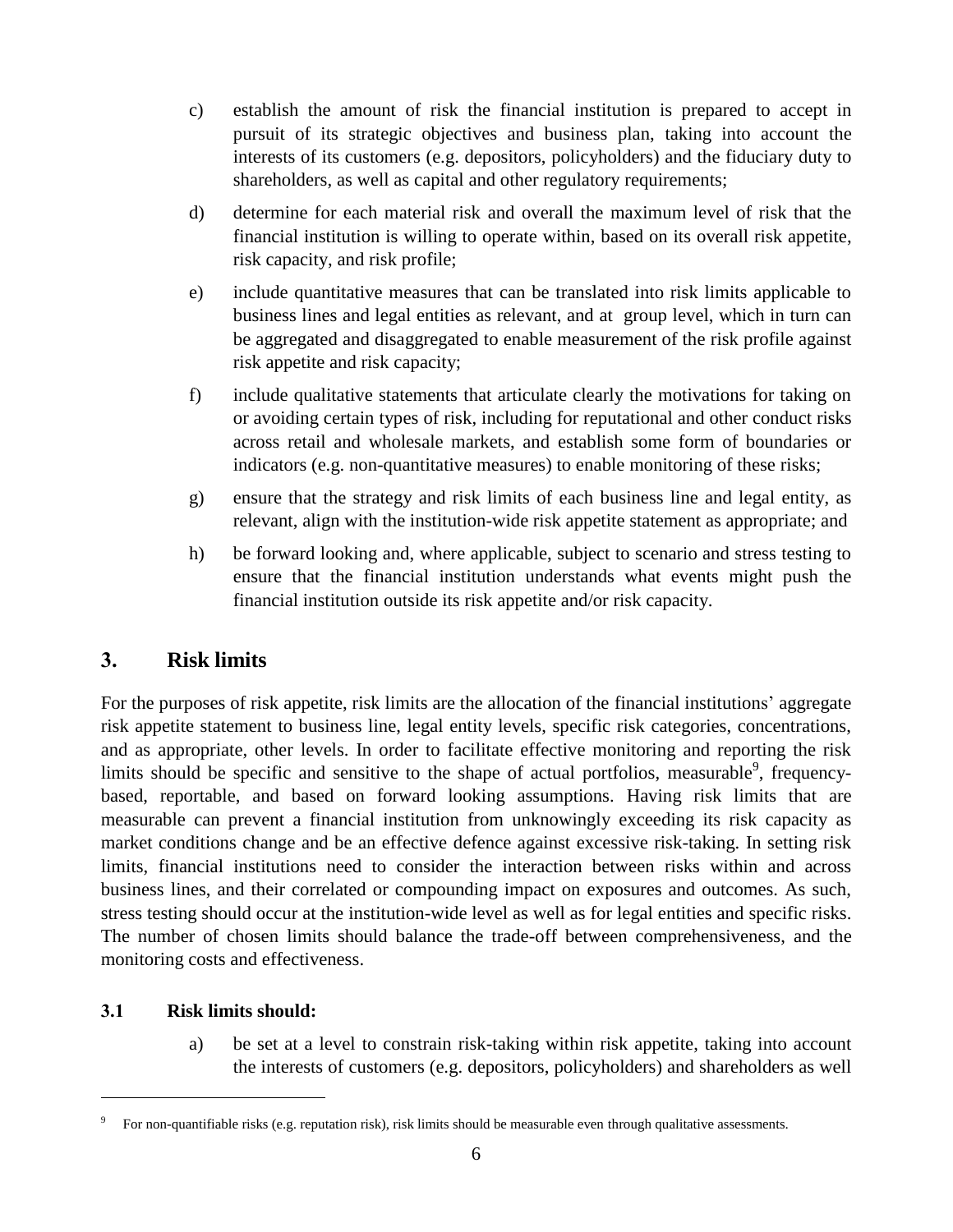as capital and other regulatory requirements, in the event that a risk limit is breached and the likelihood that each material risk is realised;

- b) be established for business lines and legal entities as relevant and generally expressed relative to earnings, capital, liquidity or other relevant measures (e.g. growth, volatility);
- c) include material risk concentrations at the institution or group-wide, business line and legal entity levels as relevant (e.g. counterparty, industry, country/region, collateral type, product);
- d) although referenced to market best practices and benchmarks, should not be strictly based on comparison to peers or default to regulatory limits;
- e) not be overly complicated, ambiguous, or subjective; and
- f) be monitored regularly.

## **4. Roles and responsibilities**

 $\overline{a}$ 

<span id="page-9-0"></span>The board of directors<sup>10</sup> must establish the institution-wide RAF and approve the risk appetite statement, which is developed in collaboration with the chief executive officer (CEO), chief risk officer (CRO) and chief financial officer (CFO). The CEO, CRO and CFO translate those expectations into targets and constraints for business lines and legal entities to follow.<sup>11</sup> The independent assessment of the financial institution's RAF (i.e. by internal audit, an external auditor and/or other independent third party) is critical to the ongoing monitoring and evaluation of the design and overall effectiveness of a financial institution's internal controls, risk management and risk governance. The strength of the relationships between the board, CEO, CRO, CFO, business lines and internal audit plays an instrumental role in the RAF's effectiveness. As such, distinct mandates and responsibilities for each of these levels of governance are essential. Financial institutions should allocate the precise roles and responsibilities in accordance with their organisational structure, but the oversight and control functions (usually performed by the CEO, CRO, CFO, business line leaders, and internal audit) should always play a key role.

Some financial institutions require senior management to approve the risk appetite statement, with the board formally receiving and noting the risk appetite statement. Boards that approve the risk

<sup>10</sup> As noted in the BCBS 2010 *Principles for Enhancing Corporate Governance*, some countries use a two-tier structure, where the supervisory function of the board is performed by a separate entity known as a supervisory board, which has no executive functions. Other countries use a one-tier structure in which the board has a broader role. Some countries have moved or are moving to an approach that discourages or prohibits executives from serving on the board or limits their number and/or requires the board and its committees to be chaired only by non-executive board members. Owing to these differences, this document does not advocate a specific board structure. The term board refers to the oversight function and the management function in general and should be interpreted throughout the document in accordance with the applicable law within each jurisdiction. The same applies to the committees mentioned in this report which may be under the control of different board functions, accordingly, subject to the board structure and subject to the respective tasks. Recognising that different structural approaches to corporate governance exist across countries, this document encourages practices that can strengthen checks and balances and sound risk governance under diverse structures.

 $11$  The organisational structure of each financial institution is relevant to who will be involved, but these three specific functions (CEO, CRO, CFO) should always play a key role.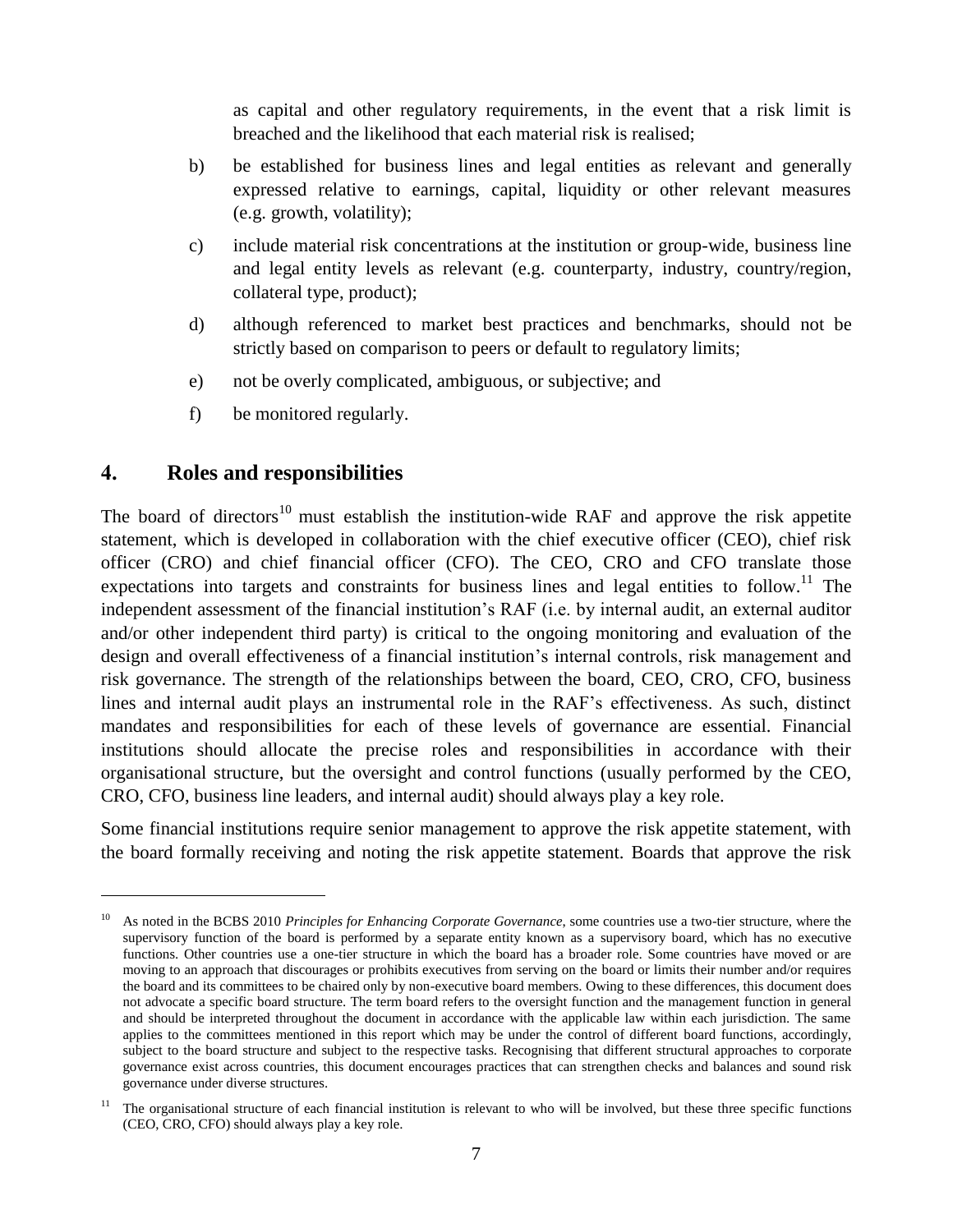appetite statement, however, tend to have a higher level of understanding of the financial institution's risk appetite than when it is 'received' or 'noted'. Where appropriate, supervisors should seek verification or demonstration of the board's role in approving the financial institution's risk appetite statement, for instance by reviewing board minutes or through discussions with directors and management, to ensure that the board did not merely 'rubber stamp' management's recommendation. A board also needs to satisfy itself that the risk limits in the risk appetite statement are reflected appropriately in strategic business plans and specific risk limits (e.g. for market and credit risk exposures). Supervisors should look for evidence in board papers and minutes, the risk appetite statement documents, metrics, reporting, and other activities, that the board understands how management interprets and applies the risk appetite and risk limits.

#### <span id="page-10-0"></span>**4.1 The board of directors should:**

- a) approve the financial institution's RAF, developed in collaboration with the CEO, CRO and CFO, and ensure it remains consistent with the institution's short- and long-term strategy, business and capital plans, risk capacity as well as compensation programs;
- b) hold the CEO and other senior management accountable for the integrity of the RAF, including the timely identification, management and escalation of breaches in risk limits and of material risk exposures;
- c) ensure that annual business plans are in line with the approved risk appetite and incentives/disincentives are included in the compensation programmes to facilitate adherence to risk appetite;
- d) include an assessment of risk appetite in their strategic discussions including decisions regarding mergers, acquisitions, and growth in business lines or products;
- e) regularly review and monitor the actual risk profile and risk limits against the agreed levels (e.g. by business line, legal entity, product, risk category), including qualitative measures of conduct risk;
- f) discuss and monitor to ensure appropriate action is taken regarding "breaches" in risk limits;
- g) question senior management regarding activities outside the board-approved risk appetite statement, if any;
- h) obtain an independent assessment (through internal assessors, third parties or both) of the design and effectiveness of the RAF and its alignment with supervisory expectations;
- i) satisfy itself that there are mechanisms in place to ensure senior management can act in a timely manner to effectively manage, and where necessary mitigate, material adverse risk exposures, in particular those that are close to or exceed the approved risk appetite statement or risk limits;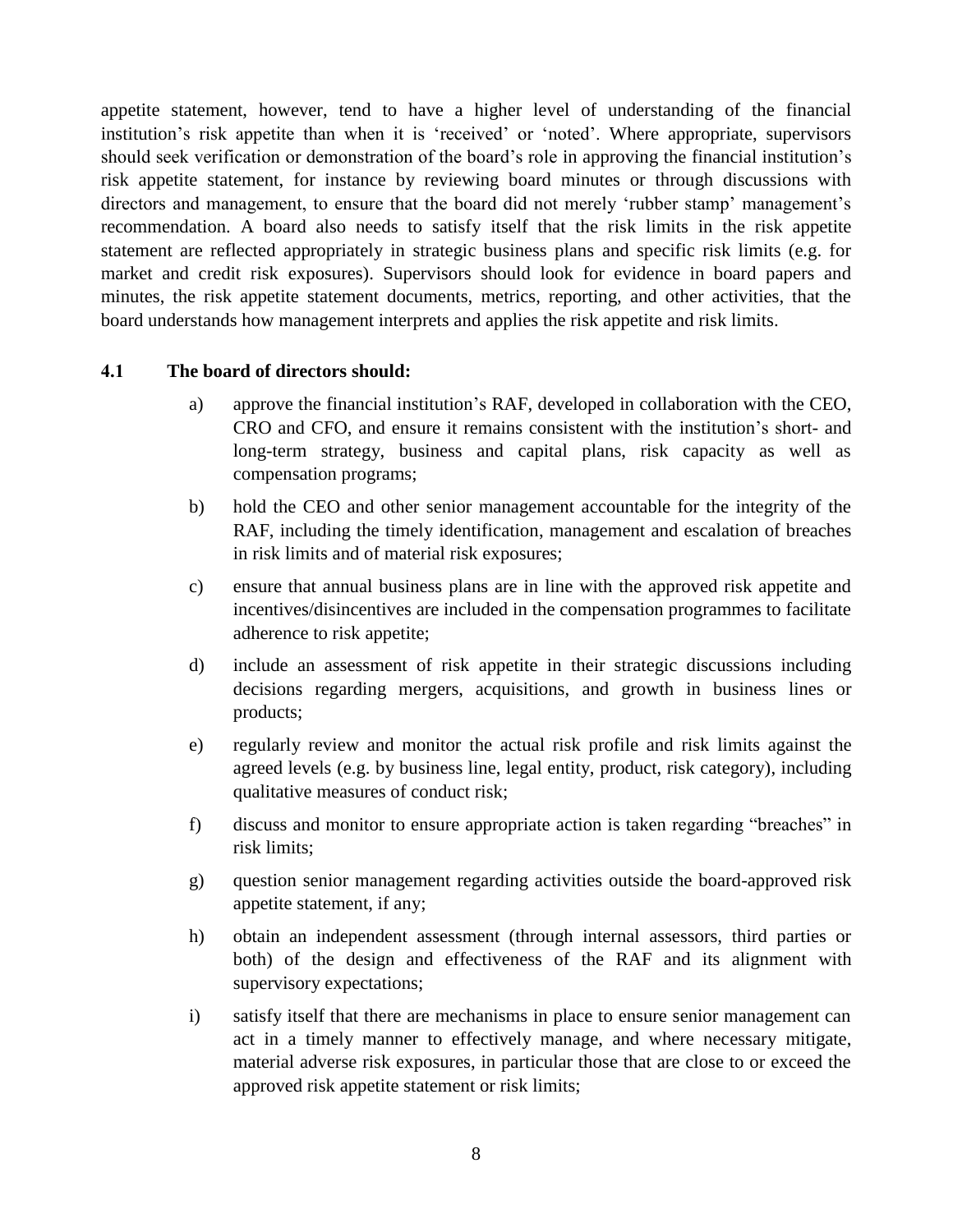- j) discuss with supervisors decisions regarding the establishment and ongoing monitoring of risk appetite as well as material changes in the current risk appetite levels, or regulatory expectations regarding risk appetite;
- k) ensure adequate resources and expertise are dedicated to risk management as well as internal audit in order to provide independent assurances to the board and senior management that they are operating within the approved RAF, including the use of third parties to supplement existing resources where appropriate; and
- l) ensure risk management is supported by adequate and robust IT and MIS to enable identification, measurement, assessment and reporting of risk in a timely and accurate manner.

#### <span id="page-11-0"></span>**4.2 The chief executive officer should:**

- a) establish an appropriate risk appetite for the financial institution (in collaboration with the CRO and CFO) which is consistent with the institution's short- and longterm strategy, business and capital plans, risk capacity, as well as compensation programs, and aligns with supervisory expectations;
- b) be accountable, together with the CRO, CFO, and business lines for the integrity of the RAF, including the timely identification and escalation of breaches in risk limits and of material risk exposures;
- c) ensure, in conjunction with the CRO and CFO, that the risk appetite is appropriately translated into risk limits for business lines and legal entities and that business lines and legal entities incorporate risk appetite into their strategic and financial planning, decision-making processes and compensation decisions;
- d) ensure that the institution-wide risk appetite statement is implemented by senior management through consistent risk appetite statements or specific risk limits for business lines and legal entities;
- e) provide leadership in communicating risk appetite to internal and external stakeholders so as to help embed appropriate risk taking into the financial institution's risk culture;
- f) set the proper tone and example by empowering and supporting the CRO and CFO in their responsibilities, and effectively incorporating risk appetite into their decision-making processes;
- g) ensure business lines and legal entities have appropriate processes in place to effectively identify, measure, monitor and report on the risk profile relative to established risk limits on a continual basis;
- h) dedicate sufficient resources and expertise to risk management, internal audit and IT infrastructure to help provide effective oversight of adherence to the RAF;
- i) act in a timely manner to ensure effective management, and where necessary mitigation, of material risk exposures, in particular those that are close to or exceed the approved risk appetite statement and/or risk limits; and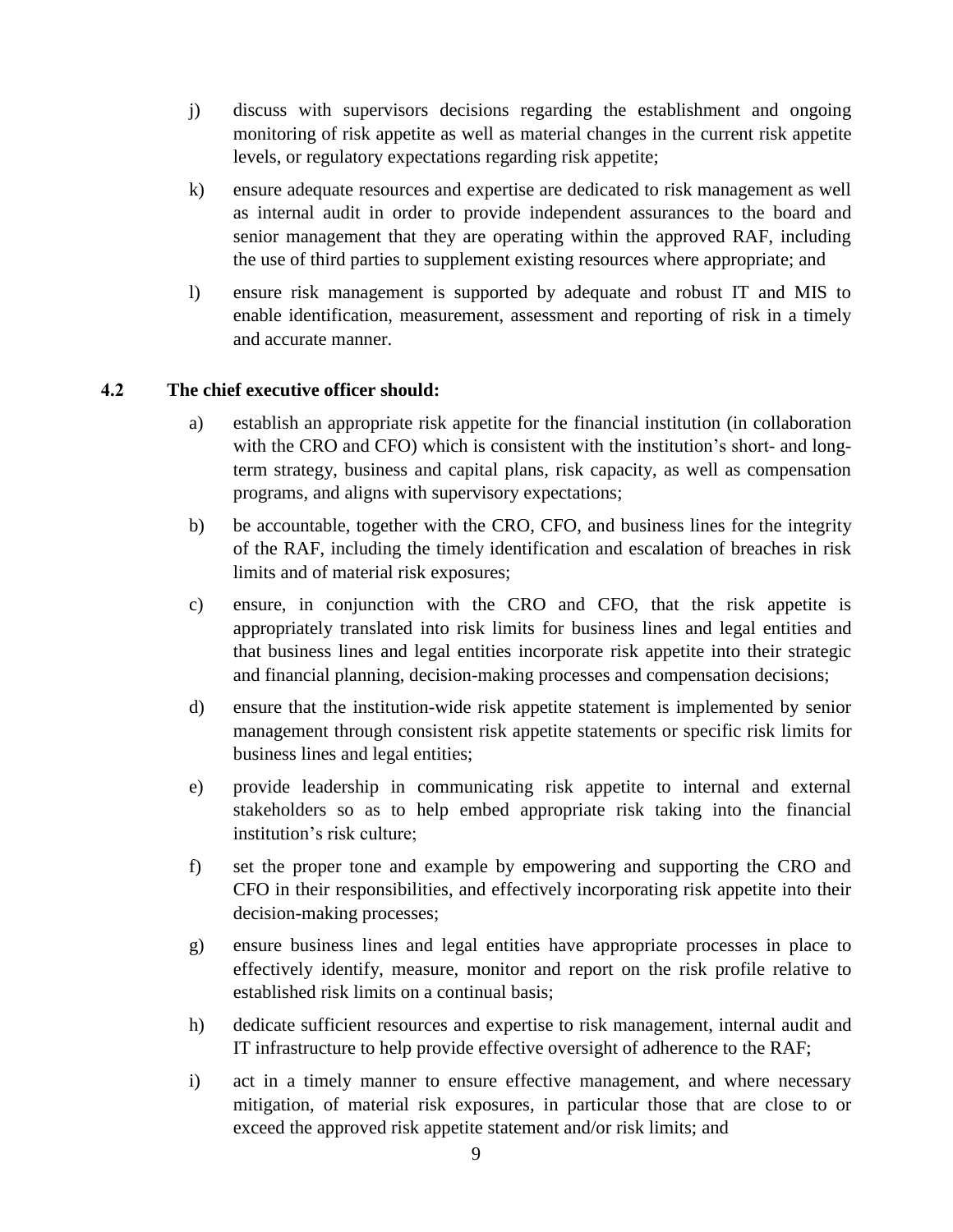j) establish a policy for notifying the board and the supervisor of serious breaches of risk limits and unexpected material risk exposures.

## <span id="page-12-0"></span>**4.3 The chief risk officer should:**

- a) develop an appropriate risk appetite for the financial institution (in collaboration with the CEO and CFO) that meets the needs of the institution and aligns with supervisory expectations;
- b) obtain the board's approval of the developed risk appetite and regularly report to the board on the financial institution's risk profile relative to risk appetite;
- c) actively monitor the financial institution's risk profile relative to its risk appetite, strategy, business and capital plans, risk capacity, as well as compensation programs;
- d) establish a process for reporting on risk and on alignment (or otherwise) of risk appetite and risk profile with the institution's risk culture;
- e) ensure the integrity of risk measurement techniques and MIS that are used to monitor the financial institution's risk profile relative to its risk appetite;
- f) establish and approve, in collaboration with the CEO and CFO, appropriate risk limits for business lines and legal entities that are prudent and consistent with the financial institution's risk appetite statement;
- g) independently monitor business line and legal entity risk limits and the financial institution's aggregate risk profile to ensure they remain consistent with the institution's risk appetite;
- h) act in a timely manner to ensure effective management, and where necessary mitigation, of material risk exposures, in particular those that are close to or exceed the approved risk appetite and/or risk limits; and
- i) escalate promptly to the board and CEO any material risk limit breach that places the financial institution at risk of exceeding its risk appetite, and in particular, of putting in danger the financial condition of the financial institution.

### <span id="page-12-1"></span>**4.4 The chief financial officer should:**

- a) develop an appropriate risk appetite for the financial institution (in collaboration with the CEO and CRO) which is consistent with the institution's short- and longterm strategy, business and capital plans, risk capacity, as well as compensation programs;
- b) incorporate risk appetite into the financial institution's compensation and decision-making processes (in collaboration with the CEO and CRO), including business planning, new products, mergers and acquisitions, and risk assessment and capital management processes;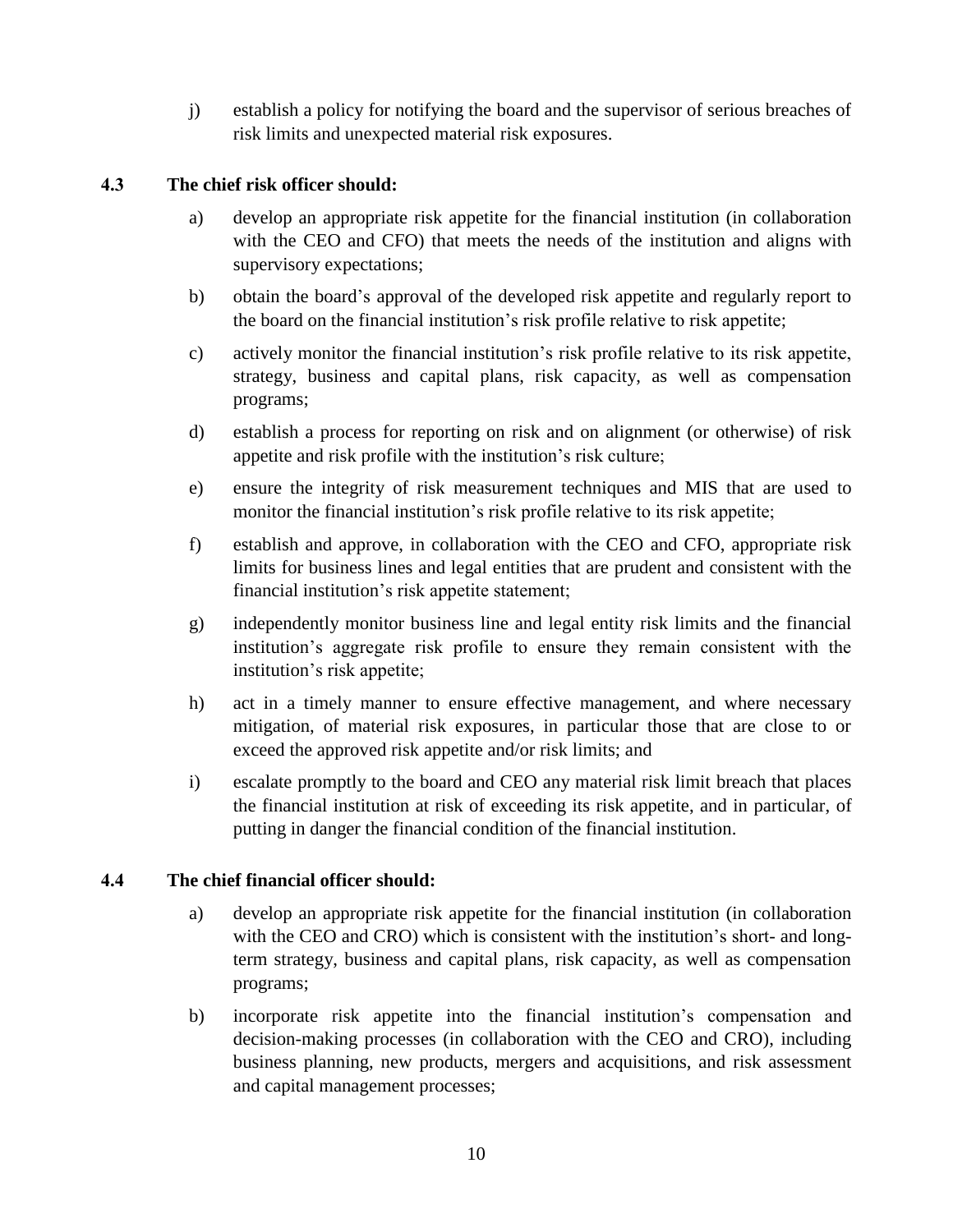- c) work effectively with the CRO and CEO to establish, monitor and report on adherence to applicable risk limits;
- d) act in a timely manner to ensure effective management, and where necessary mitigation, of material risk exposures, in particular those that are close to or exceed the approved risk appetite and/or risk limits within the CFO function; and
- e) escalate promptly to the CEO and the board (if appropriate) breaches in risk limits and material risk exposures that would put in danger the institution's financial condition.

#### <span id="page-13-0"></span>**4.5 Business line leaders and legal entity-level management should:**

- a) be accountable for effective management of the risk within their business unit and legal entity;
- b) ensure alignment between the approved risk appetite and planning, compensation, and decision-making processes of the business unit and legal entity;<sup>12</sup>
- c) embed the risk appetite statement and risk limits into their activities so as to embed prudent risk taking into the institution's risk culture and day to day management of risk;
- d) establish and actively monitor adherence to approved risk limits;
- e) cooperate with the CRO and risk management function and not interfere with its independent duties;
- f) implement controls and processes to be able to effectively identify, monitor and report against allocated risk limits;
- g) act in a timely manner to ensure effective management, and where necessary, mitigation of material risk exposures, in particular those that exceed or have the potential to exceed the approved risk appetite and/or risk limits; and
- h) escalate promptly breaches in risk limits and material risk exposures to the CRO and senior management in a timely manner.

<sup>&</sup>lt;sup>12</sup> This includes, but is not limited to: strategic and annual business plans and decisions regarding new markets and new and modified products and services.